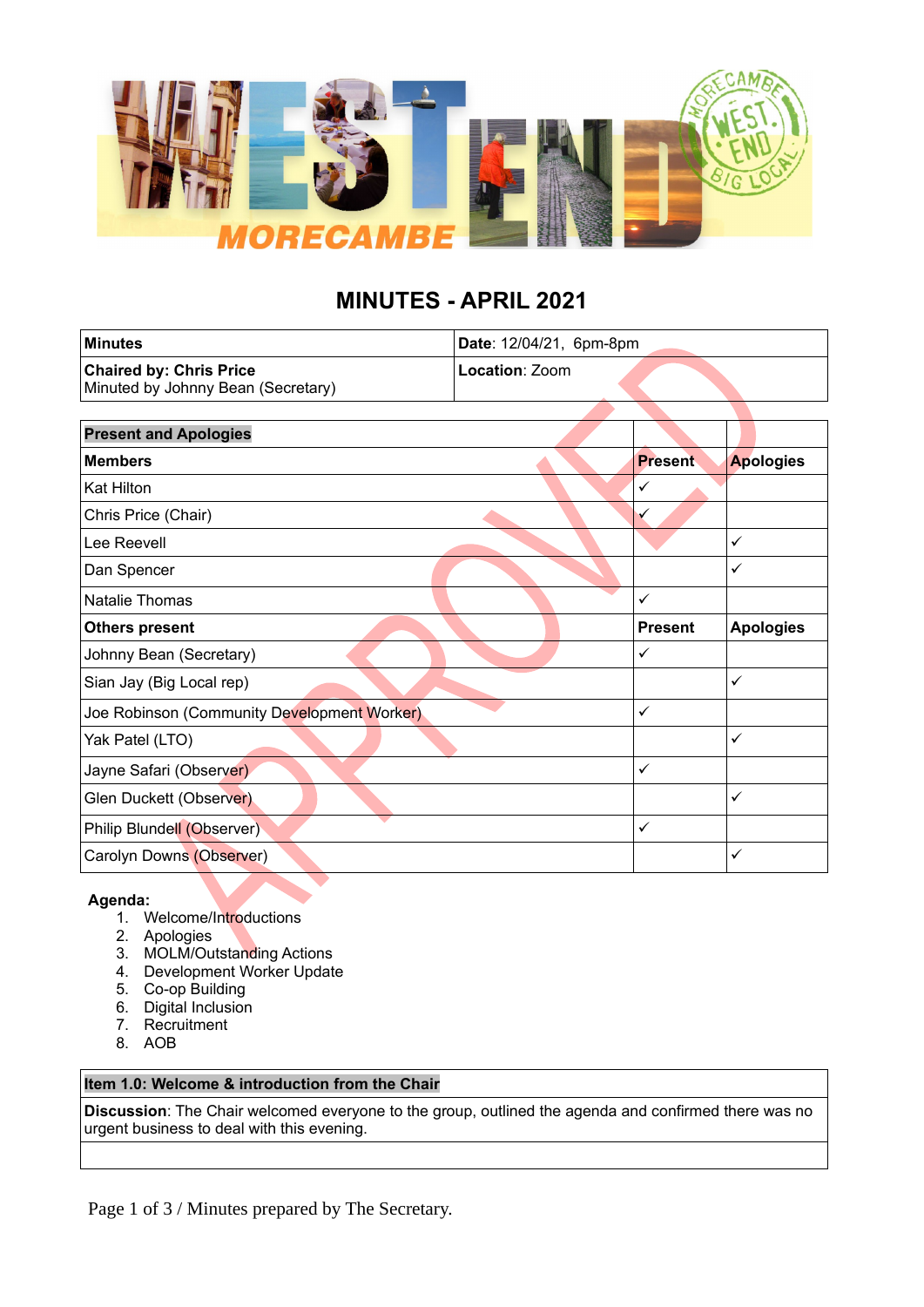**Item 2.0: Apologies**

**Discussion**: The secretary gave the apologies received from those not present.

# **Item 3.0: Minutes of the Last Meeting/Outstanding Actions/Matters Arising**

**Discussion**: The Minutes of the Last Meeting were circulated prior to the meeting.

**Decision**: The minutes will need circulating again for agreement via email.

**Action:** The Secretary to circulate the draft minutes (March) for agreement via email.

# **Item 4.0: Development worker Update**

**Discussion A) Egg Cup:** The Egg cup store opened around Xmas time on Albert Road. The Development Worker answered the question asked last meeting regarding sustainability – The number of members at which the project becomes self sustaining financially without the need for further funding is 350 (each members pays £4 p.w. so at 350 members the turnover becomes £72,800 p.a.). Daniel from Egg cup has extended an open invitation to WEM to show any interested partnership members around the project. **Discussion B) Mental Health:** The Development Worker is working with BMG on what a job description might look like for a potential social prescriber to work exclusively in the West End and exclusively on the topic of mental Health. This connects well with something that Yak (our LTO rep) has recently established called "Morecambe CAN" (Morecambe Community Action Network) which is meeting via Zoom to connect health provision groups and individuals to discuss improving mental health provision in the West End. Two meetings have been held to date. Yak feels that in the coming months and years government money for mental Health will be coming into the West End and the group hopes to get a game plan together to coordinate use of those funds before they come. This makes CAN the ideal group for WEM to talk to about what would be a good way to tackle mental health. As such we have paused the social prescriber discussions. A short discussion took place.

**Decision**:

**Action**:

# **Item 5.0: Century House (Co-op building)**

**Discussion**: Philip asked to declare a potential conflict of interest, as he is currently a Director of The Good Things Collective (formerly The Exchange Creative Community) who are leading the Co-op building redevelopment. The Chair clarified the rules, and confirmed that as no decisions were being taken tonight, there was no COI. Philip gave some background on the Co-op building project and redevelopment vision as a community hub. WEM have earmarked £100k for the project, which enables them to leverage further funds. Big Local have found us a Business Plan worker (Niamh Coggin) who is acting on our behalf to assist the GTC with developing a business plan. The chair updated the meeting with the latest update from Jo Bambrough of the GTC which showed that the Good Things Collective (GTC) are looking for a long-term lease from LCC, which they need in order to fundraise further and embed long-term sustainability. The council had previously agreed to do the initial emergency repairs (e.g. roof and electrical rewiring), but unfortunately, Covid-19 has caused LCC to put plans on hold.

**Decision**:

**Action**:

#### **Item 6.0: Digital Inclusion**

**Discussion**: The Chair reported that Digital Inclusion is currently a hot topic and he has been in conversation with Lancaster University on the subject. It's a subject we have already invested in and it remains a big problem in the West End. Availability and affordability of broadband or data access is very problematic in the area. As yet we have not polled the extent of the problem in the area, and we have no plan yet for moving ahead under the West End Online project banner. Nationally, the problem seems to fall into 3 areas a) those who are socially excluded, b) those who have not kept up to date with IT

Page 2 of 3 / Minutes prepared by The Secretary.